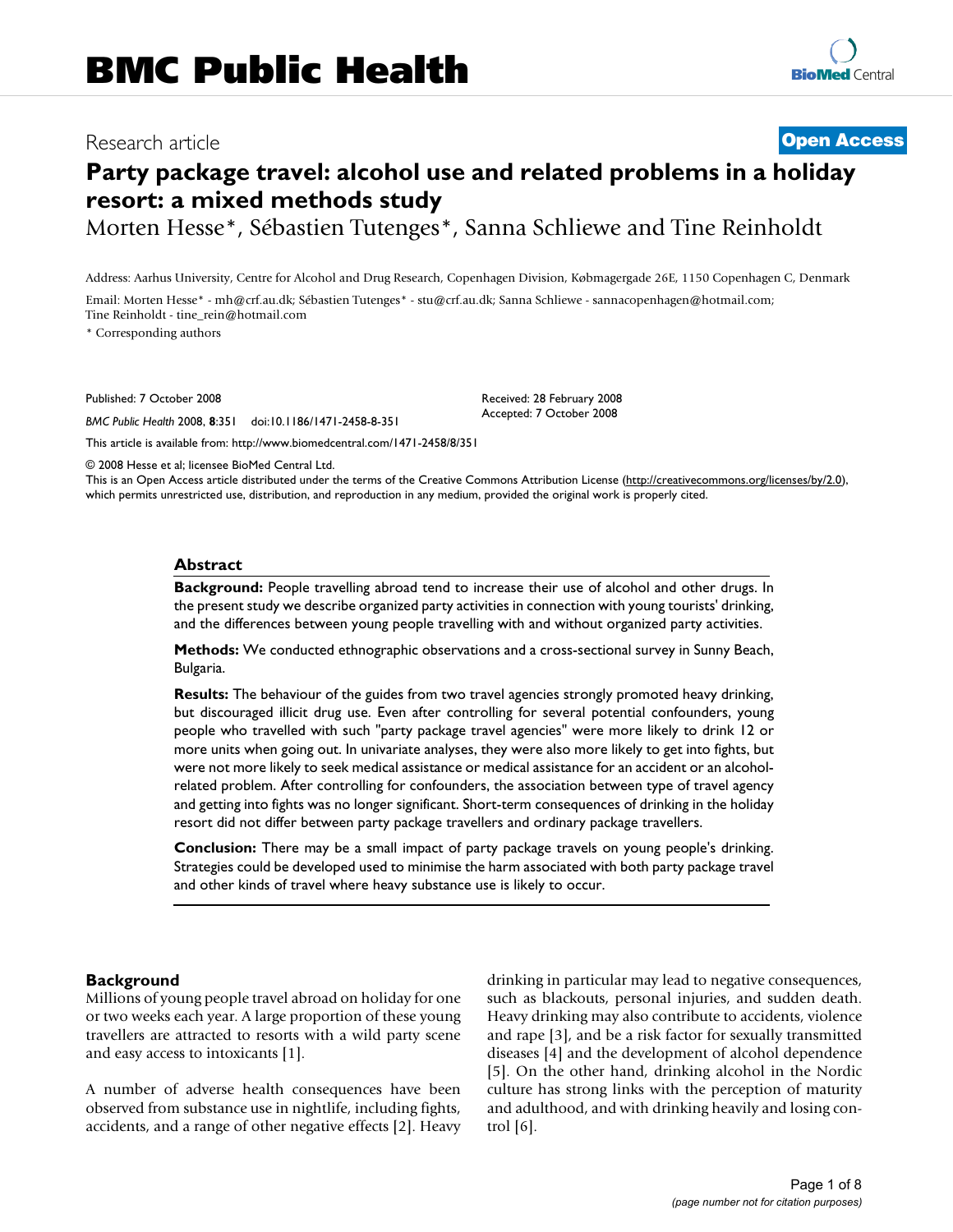Substance use undertaken in a foreign country has additional risks: language and geography are generally unfamiliar and this may obstruct access to health services, and individuals far from home are not held back by the constraints of work and family that normally moderate substance use [7]. Accordingly, a range of studies have identified amplified substance use in people on holidays abroad [8-10]. Young people who come to destinations attracted by the "party reputation" of a scene consume even more drugs and alcohol than other young people [4].

As shown by Bellis et al. [11], patterns of substance use differ in travellers going on different kinds of travels. For instance, young British travellers in Ibiza have an unusually high consumption of drugs whereas young British backpackers in Australia have an increased use of alcohol rather than drugs. But how do travel agents affect the use of intoxicants among travellers? And how can travel agents improve their strategies to minimise substance use and the harms associated with substance use? In this paper these questions will be treated by a case study of young Danish travellers going to the Bulgarian nightlife resort Sunny Beach (SB).

During the summer 2007, approximately 5100 young Danes in the ages 16 to 30 years went to SB with party package agencies, according to information from the agencies. A probably similar but unknown number of young Danes travelled with traditional travel agencies. The Centre for Alcohol and Drug Research conducted a study of the drinking behaviour of young Danes in SB during this period.

## **Methods**

## *Ethnographic fieldwork*

This study draws on ethnographic fieldwork conducted by one if the authors at SB in the period from June 19 to August 12, 2007. Systematic observations were made in the daytime and nighttime at bars, discotheques, hotels, the beach and other locations where Danish tourists and guides could be found. The observations were made overtly. They were written down on paper in situ, for instance while sitting at a bar desk. Shortly after they were completed and typed on a computer. As a complement to the observations, semi structured tape-recorded interviews were carried out with Danish tourists and guides. One to six persons were interviewed at a time. In all, 27 interviews were tape recorded with a total of 63 people, 9 of whom were guides. In addition, we have scrutinized travel agents' web pages and made systematic assessments of the health problems in a selection of venues in SB.

## *Cross-sectional survey*

A cross-sectional survey was undertaken at Bourgas airport between July 4th and July 21, 2007. Tourists holidaying in

SB mainly use this airport. The procedure and questionnaire were highly similar to the procedure used in studies at Ibiza by Bellis and colleagues [10]. Details of the survey study have previously been published [12].

Research assistants were instructed to target young people, approximately 16–30 years old, and approach them while they were waiting to check in for their return flights to Denmark.

Only individuals returning to Denmark were asked to complete the short, anonymous questionnaire. Data collected included individuals' basic demographics and levels of substance use (alcohol, tobacco, illicit drugs) in Denmark and during the current holiday in SB. Individuals were also asked whether their parents were staying at SB, and which travel agency they were travelling with.

We collected questionnaires on 13 different days at a total of 30 flights. We strived to approach as many young people as possible at each flight. Researchers approached potential participants and asked if they had time to fill in a short questionnaire for a research project conducted by Aarhus University. Gender of those who refused was recorded. Consenting participants were then informed of the nature of the questionnaire, and if they refused at this stage, their gender was recorded.

Data collected included individuals' basic demographics, and levels of substance use (alcohol, tobacco, amphetamine, ketamine, cannabis, ecstasy, LSD, cocaine and GHB) in Denmark and during the current holiday in SB. The questionnaire was similar in layout to the questionnaire used in the Ibiza surveys, [10], but due to the different nature of the party scene in SB, specific questions about ecstasy use were replaced by questions about binge drinking.

The questionnaire also contained true false items related to getting into fights, seeking medical assistance, and number of sexual partners. After the item about medical assistance ("Have you had to go to hospital or see a doctor whilst on this holiday"), the next part was labelled "If yes, what was this for?" This was followed by four boxes. These boxes were labelled "Drug related problem or accident", "Alcohol related problem or accident", "Other accident" and "Illness". In the following, we refer to seeking medical assistance as those who said yes to the item about medical assistance, and as seeking medical assistance for an alcohol related problem those who said yes to both the medical assistance item and the alcohol related problem.

The questionnaire contained questions about frequency of drinking broken into the following categories: drinking more than 6 units per day, drinking more than 12 units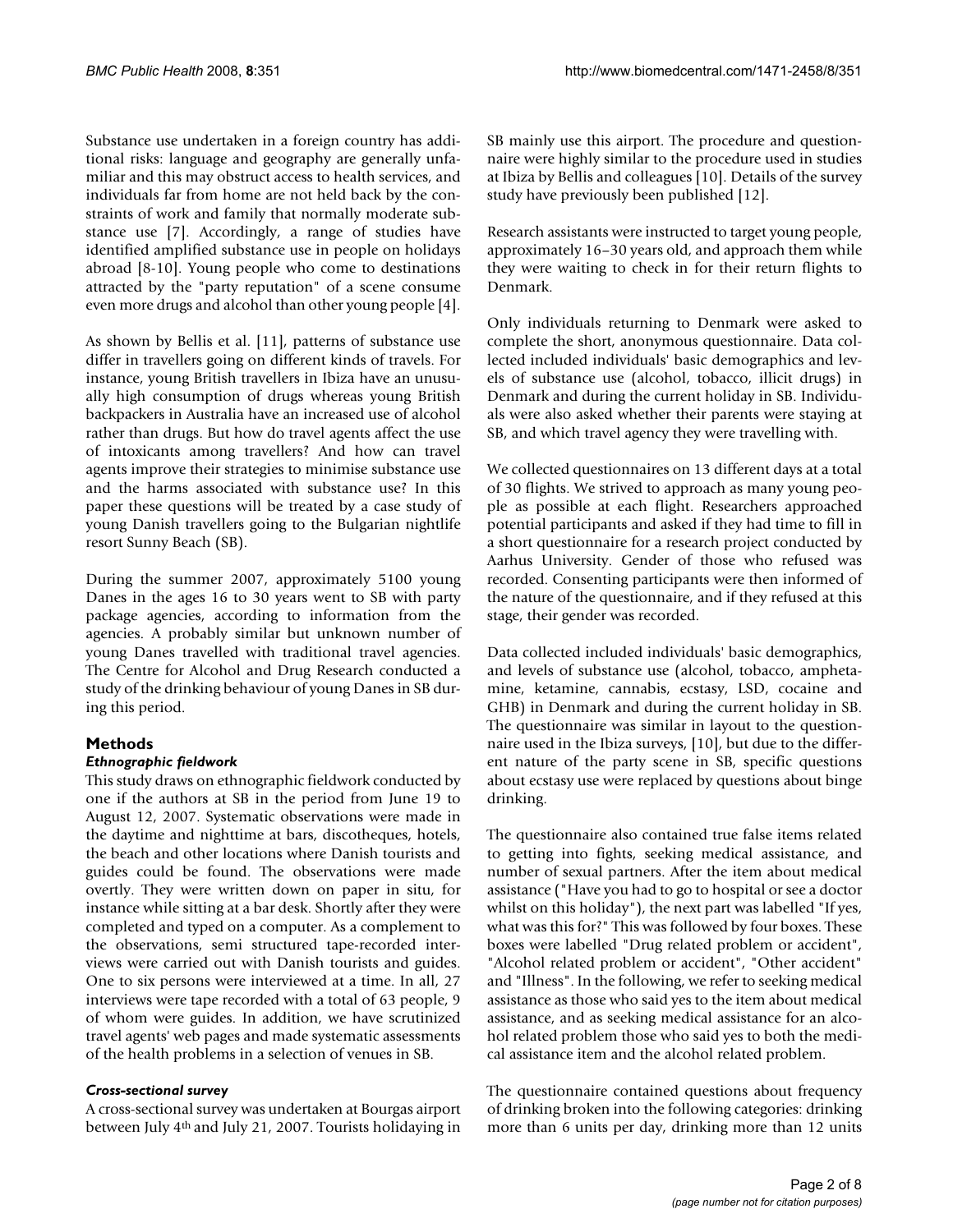per day, and drinking to intoxication. Note that due to time restrictions of youth waiting to check in on a flight, we had limited time and space to explain concepts such as "alcohol unit". Therefore, the respondents' understanding of a unit may have varied. Moreover, drink sizes and contents vary substantially in the venues of SB. Some venues serve drinks with large amounts of alcohol, others serve drinks with low amounts of alcohol – it is almost impossible to taste the difference. Therefore, there is some uncertainty about the actual amount consumed.

#### *Analyses of the survey data*

Analysis utilised a combination of  $\chi^2$ , Spearman Rank order correlations, and ordinal regression analysis. As the main indicator of drinking, we used the proportion of days in SB, where subjects reported drinking 12 or more units of alcohol (number of days/days of drinking>12 units). This variable was recoded into three levels: Never, one to five days per week during the vacation, and six to seven days during the vacation. As a secondary indicator, we used getting into fights during the stay at SB.

As predictors, we considered variables that were likely to attract young people to party package travel rather than to another type of travel. For example, tourists who reported that they had felt attracted to a resort by its party reputation might also select a travel agency advertising party activities. Therefore, an apparent association between travelling with a party package travel and drinking or fighting during the vacation might in fact represent an association between travelling with the intention of partying and the outcome, rather than a causal link between the type of travel and the outcome. We did not include drinking on the vacation as a predictor of outcomes, including fights, as drinking on the vacation would likely be a mediator rather than a confounder of outcomes.

#### *Ethical considerations*

Institutional review boards in Denmark do not review studies unless medication is manipulated, or an invasive procedure is used. We do not believe that our study is in any way in violation of the declaration of Helsinki [13].

In the survey, tourists were informed of the nature and purposes of the study. In doing ethnographic fieldwork, it is not always possible to obtain informed consent from everyone with whom the researcher has contact, but ST who did the fieldwork, openly talked about his work during his stay in SB. During data collection in Bourgas airport, SS and TR wore t-shirts with a logo indicating that they were from the University of Aarhus.

## **Results**

#### *Ethnographic fieldwork*

SB is located on the Black Sea and attracts a large number of tourists, especially from Northern Europe, with its warm weather, long beach strip, low prices and wild nightlife. Young tourists from Denmark going to SB basically choose between two types of travel agencies: "traditional agencies" that provide airfare and perhaps hotel lodging, sightseeing in the region and one or two evening activities during the week; and "party package agencies" offering flight, hotel and a range of party activities during the week. One of the Danish party package agencies, for instance, had a "Party Power Package" with the following party activities during the week: "Welcome party", "Pub-Crawl", "Nachos Night", "Pool Party", and "Mega Pub Crawl". The party package agencies have trained guides who participate in the festivities day and night. They entertain with risqué shows, singing, dancing, competitions, and drinking games and assist in creating a permissive atmosphere with a clear focus on sex and drunkenness. The guides repeatedly invite tourists to drink heavily and act wildly with verbal instructions such as "bottoms up", "run amok!", "What happens at Sunny Beach stays at Sunny Beach" and so on. Already at the weekly welcome meetings, guides often emphasise that the newly arrived tourists should let go of their inhibitions. As one guide put it during an interview: "We tell them at our meeting to just let go. They should do whatever they want. It's their free choice because they've paid for their vacation. Down here there are no rules. So they should take advantage of that."

It should be added, that most of the Danish tourists that we have interviewed express a strong wish to indulge in wild behaviour. Indeed, as the sociologist Maffesoli has argued, it seems that contemporary western youth have a strong and unbending urge for wildness [14]. The guides assist the tourists in overcoming their inhibitions and let lose. In addition to the use of verbal instructions, guides also purposively make use of loud music to lift the mood, they gather people in big crowds to intensify the festivities, and they encourage people to drink large amounts of alcohol. All this taken together constitutes a powerful constellation that can help tourists in moving far away from the norms and rules of everyday life and into a domain of experimentation and excess. The following field-notes illustrate some of the techniques that the guides employ to make people go wild:

The beer relay race begins after dinner. Three teams are formed, and each participant is supposed to run 15 meters to a waiting guide who holds a large draft beer. The participant must down the beer, run five times around the guide, roll forward, run back and give way to the next in line. Everyone must take two turns, and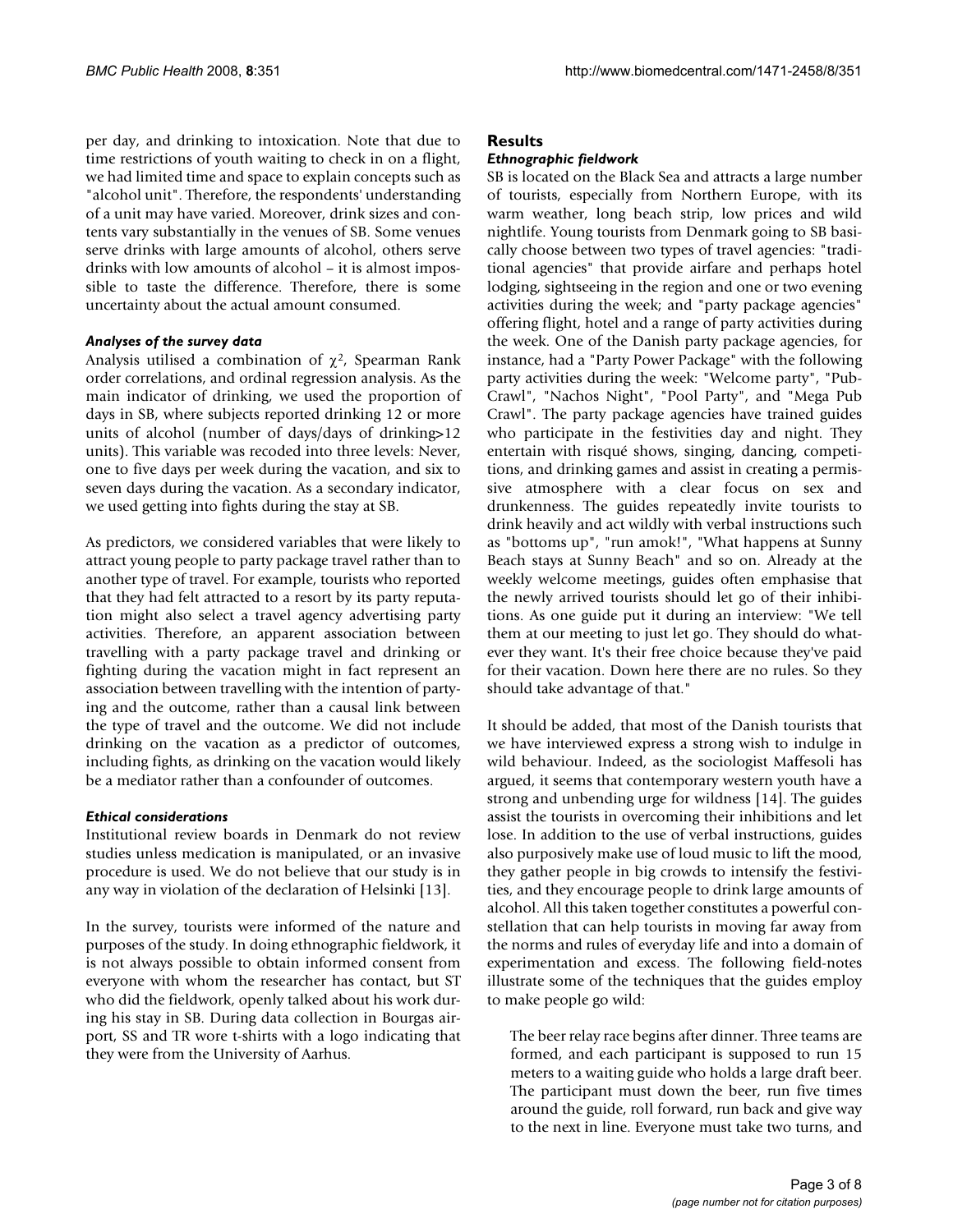drink two beers. The participants are overwhelmingly male. The guide says into the microphone: "Now we're gonna play a game we learned in Spain. We're gonna dig holes, so grab a shovel." He takes a break and laughs. There are four teams, each with three players. They are told to dig for 10 minutes. The guide with the microphone tells those not participating to come close and cheer. Some of the other guides encourage others nearby to "come watch, this is cool as hell." The diggers are given small shovels, and they really get to work. Some discuss tactics while digging. Others just give it their all. A female guide runs up to the bar: 'Beer, beer, lots of beer.' She walks around with a tray and serves the diggers, who are laboring under the relentless sun (ST's field notes July 19, 2007).

Thus, the guides actively encourage drinking and they also tend to take part in the drinking – both when they are on duty and when they are not.

On the other hand, the Danish party package agencies arrange meetings for newly arrived tourists where they call attention to some of the main risks in the nightlife of SB. The agencies all have 24-hours services with at least two sober guides who can be called upon in case of emergency. In case of severe accidents, the guides lend first aid, escort victims to the hospital and/or contact the police.

Thus, tourists travelling with Danish party package agencies always have Danish-speaking staff close at hand. Moreover, the party package agencies give wristbands to their customers indicating whom they are travelling with and giving access to an array of privileges such as free entrance to certain discotheques. Tourists who are caught taking illicit drugs have their wristbands taken away, and guides stress that they have a zero-tolerance policy with regard to illicit drugs. Although we have never observed this threat being carried out, the threat is repeated several times to travellers from the moment they arrive in the area.

The party package travel agents cooperate with local bars and discotheques in arranging party activities, and the venues earn considerable amounts of money on the oftentimes hundreds of big spending Danes that the party package agencies bring along. Therefore, venue owners are generally less accepting of security guards' abusive or violent behaviour against guests wearing the wristband. And violent guards are a real problem in SB; i.e. during the summer 2007, a Swedish tourist was beaten to death by local security guards.

## *Survey*

#### *Sample description*

On the 13 days, we approached a total of 1238 subjects. A total of 87 women and 197 men refused (26%). Those who indicated that they had time were then informed of the nature of the questionnaire  $(n = 1068)$ , and among these compliance was  $95\%$  (n = 1011). The respondents were 55% male, and the mean age was 19.9 years (range: 13 to 34, standard deviation [SD] = 3.1). The mean number of days spent in Sunny Beach [SB] was 7.8 (range: 1 to  $15$ , SD = 2.2). At total of  $18.1\%$  travelled with a longterm partner, 11.9% with their parents, 2.0% with both partner and parents, and 71.6% with neither. Due to missing data, the number of subjects included in each analysis was reduced for particular analyses, as indicated below.

A total of 55 subjects did not report what agency they were travelling with. An approximately equal number of respondents came to SB with a party package travel  $(n =$ 450) as a regular package travel agent (n = 506). Subjects going with party package travel agents were more likely to be men  $(\chi^2(1) = 8.90, p = 0.003)$ , and were younger than those travelling with other package travel agents (mean for party package travellers: 19.2 years, standard deviation  $[SD] = 1.9$ ; others: 20.6,  $SD = 3.8$ , t = -7.5, p < 0.0001). Travellers going with party package travel agents were also much more likely to have been attracted to SB by the place's party reputation (68.0% vs. 32.1%,  $\chi^2(1) = 121.2$ , p < 0.0001), and drank more frequently in Denmark (on an ordinal scale from 0 to 8, where 0 is never, and 8 is "5 or more times per week", Mann Whitney U test,  $Z = 5.12$ ,  $p < 0.00001$ ).

#### *Univariate analyses*

We first analyzed whether tourists travelling with companies offering no party activities (n = 236) differed from tourists travelling with one or two weekly party activities  $(n = 236)$ , and from tourists travelling with agencies with more than two parties a week ( $n = 388$ ). When comparing those from companies with no party activities with those with one or two party activities, we found no statistically significant difference in drinking 12 or more units  $(\chi^2(2))$  $= 2.00$ ,  $p = 0.37$ ). We therefore decided to treat all those travelling with agencies offering fewer than three parties per week as one category.

Among party package travellers, 58.8% drank 12 or more units 6–7 days per week during their stay in SB, 29.4% drank 12 or more units 1–5 days per week, and 11.9% never drank 12 or more units. Among other travellers, 26.5% drank 12 or more units 6–7 days per week during their stay in SB, 29.4% drank 12 or more units 1–5 days per week, and 43.4% never drank 12 or more units. The difference was statistically significant ( $\chi^2(2) = 126.8$ , p < 0.0001,  $N = 860$ ). Very few travellers with any kind of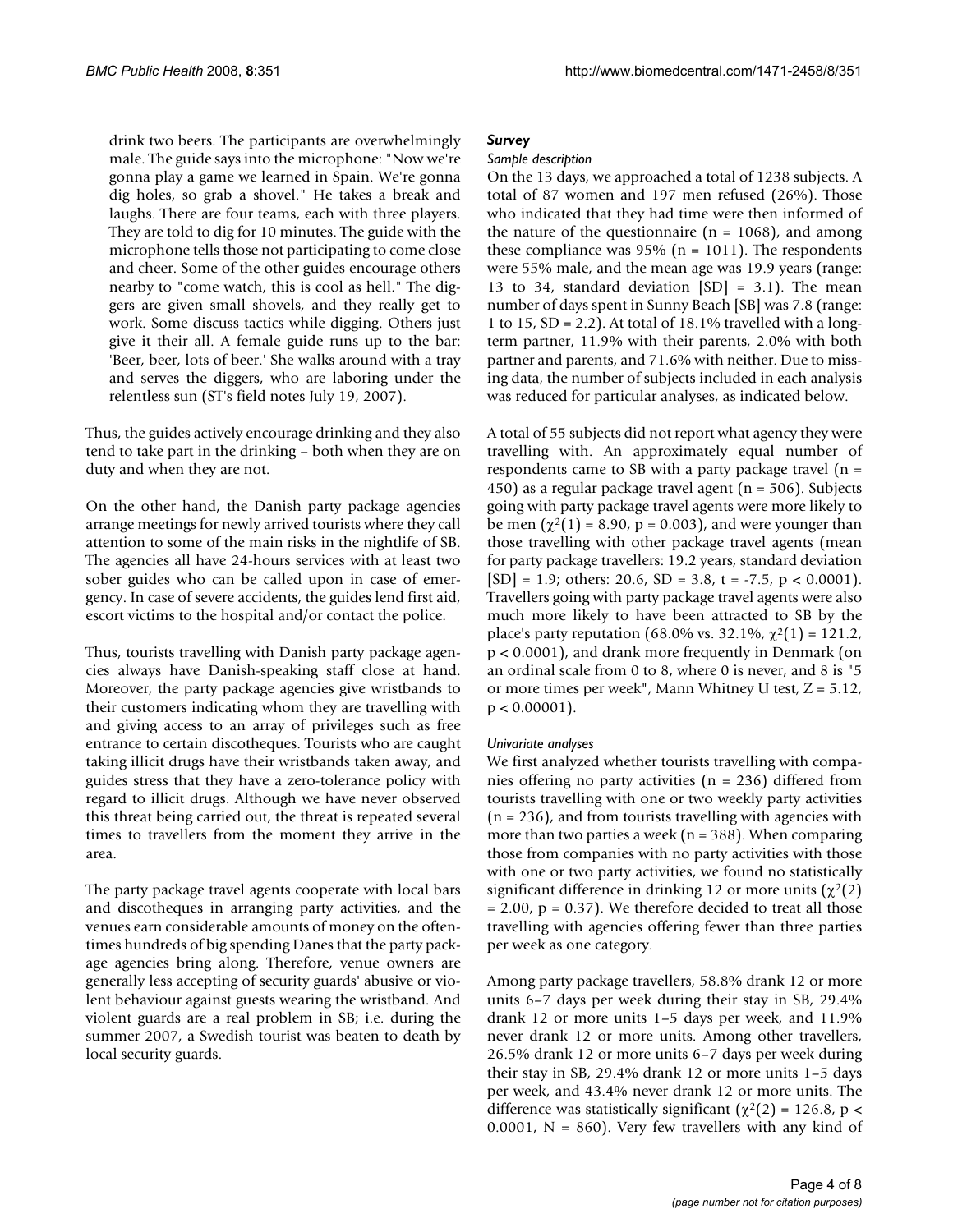agency used illicit drugs in SB, and the difference was not significant (3.3% of party package travellers vs. 2.1% of travellers with other agencies,  $\chi^2(1) = 0.73$ , p = 0.39).

Party package travellers were also more likely to get into fights (12.4% of party package travellers, 5.5% of other travellers,  $\chi^2(1) = 13.9$ , p = 0.00019).

The associations with other indicators of alcohol-related harm, including seeking medical treatment (7.8% of party package travellers vs. 5.5% of other travellers,  $N = 929$ ,  $\chi^2(1) = 1.98$ , p = 0.16), seeking medical treatment for an alcohol-related problem (1.6% of party package travellers, 0.9% of other travellers,  $\chi^2(1) = 1.23$ , p = 0.27), or for another accident (3.2% of party package travellers, 2.2% of other travellers,  $\chi^2(1) = 0.83$ , p = 0.36) were not significant.

Thus, there were strong indications that party package travellers were heavier drinkers than other travellers. However, to test the impact of potential confounders on drinking on the location we next decided to conduct an ordinal regression.

## *Ordinal regression analyses*

The ordinal regression analyses were carried out controlling for several confounders, including gender, age, frequency of drinking in Denmark, whether young people were travelling with their parents, travelling with a partner, and whether they reported being attracted to SB by the resort's party reputation.

For drinking 12 or more units per day, both the Spearman rank order correlations and the results of the ordinal regression are shown in table 1.

The regression analysis for frequency of drinking 12 or more units could be conducted for 757 respondents. The statistics for the analysis indicated that the model added information over an intercept only (likelihood ratio  $\chi^2(8)$ )  $= 537.90$ , p < 0.001, pseudo R<sup>2</sup> = 0.33).

Going with a party package travel agent was significantly associated with heavy drinking (coefficient =  $0.38$ , z = 1.98,  $p = 0.048$ ). Also associated with heavy drinking was male gender ( $p < 0.001$ ), being attracted to the area by its party reputation ( $p < 0.001$ ), and frequency of drinking in Denmark ( $p < 0.001$ ). Travelling with parents ( $p < 0.001$ ) and a long-term partner ( $p < 0.001$ ) were both associated with a decreased risk of heavy drinking.

For getting into fights, both the Spearman rank order correlations and the results of the logistic regression are shown in table 2.

The regression analysis for frequency of getting into fights could be conducted for 815 respondents. The statistics for the analysis indicated that the model added information over an intercept only (likelihood ratio  $χ²(8) = 36.15$ , p < 0.001, pseudo  $R^2 = 0.08$ ).

Going with a party package travel agent was not associated with getting into fights ( $p = 0.332$ ), but male gender was  $(p = 0.002)$ . Trends were found for lower risk of getting into fights with higher age ( $p = 0.050$ ), and travelling with a partner ( $p = 0.051$ ). Since we did not find that choosing a party package travel agent was associated with getting into fights after controlling for confounders, we did not attempt to analyze whether there was an indirect effect from party package travel to fights mediated through heavier drinking.

## **Discussion**

The main result of this study was that going with a party package travel agency was associated with higher frequencies of heavy drinking. The majority of young people travelling with a party package agency drank 12 or more units daily or almost daily during their vacation, and the association held after controlling for several known important confounders, including gender, drinking frequency in Denmark, travelling with a partner or parent, and being attracted to SB by the party reputation of the resort. The associations with acute adverse side effects of going with a

#### **Table 1: Associations between predictors and heavy drinking (n = 760)**

|                                      | Spearman rank-<br>order correlation | Coefficient | Standard<br>error | $\mathbf{z}$ | P > z | Lower 95%<br>Conf. Interval | Higher 95%<br>Conf. Interval |
|--------------------------------------|-------------------------------------|-------------|-------------------|--------------|-------|-----------------------------|------------------------------|
| Male gender                          | ***0.43                             | 80. ا       | 0.17              | 10.31        | 0.000 | I.45                        | 2.14                         |
| Age                                  | 0.02                                | $-0.03$     | 0.03              | $-1.07$      | 0.284 | $-0.08$                     | 0.02                         |
| Travelling with parents              | ***-0.43                            | $-2.00$     | 0.30              | $-6.61$      | 0.000 | $-2.60$                     | $-1.41$                      |
| Staying +7 days                      | ***-0.30                            | $-0.09$     | 0.20              | $-0.46$      | 0.648 | $-0.47$                     | 0.29                         |
| Attracted by party reputation        | ***0.19                             | l.48        | 0.18              | 8.22         | 0.000 | 1.13                        | 1.83                         |
| Frequency of drinking at home        | ***0.50                             | 0.35        | 0.06              | 6.02         | 0.000 | 0.24                        | 0.46                         |
| Travelling with party package travel | ***0.38                             | 0.38        | 0.19              | 1.98         | 0.048 | 0.00                        | 0.75                         |
| Travelling with partner              | ***-0.4                             | $-1.95$     | 0.24              | $-8.28$      | 0.000 | $-2.41$                     | $-1.49$                      |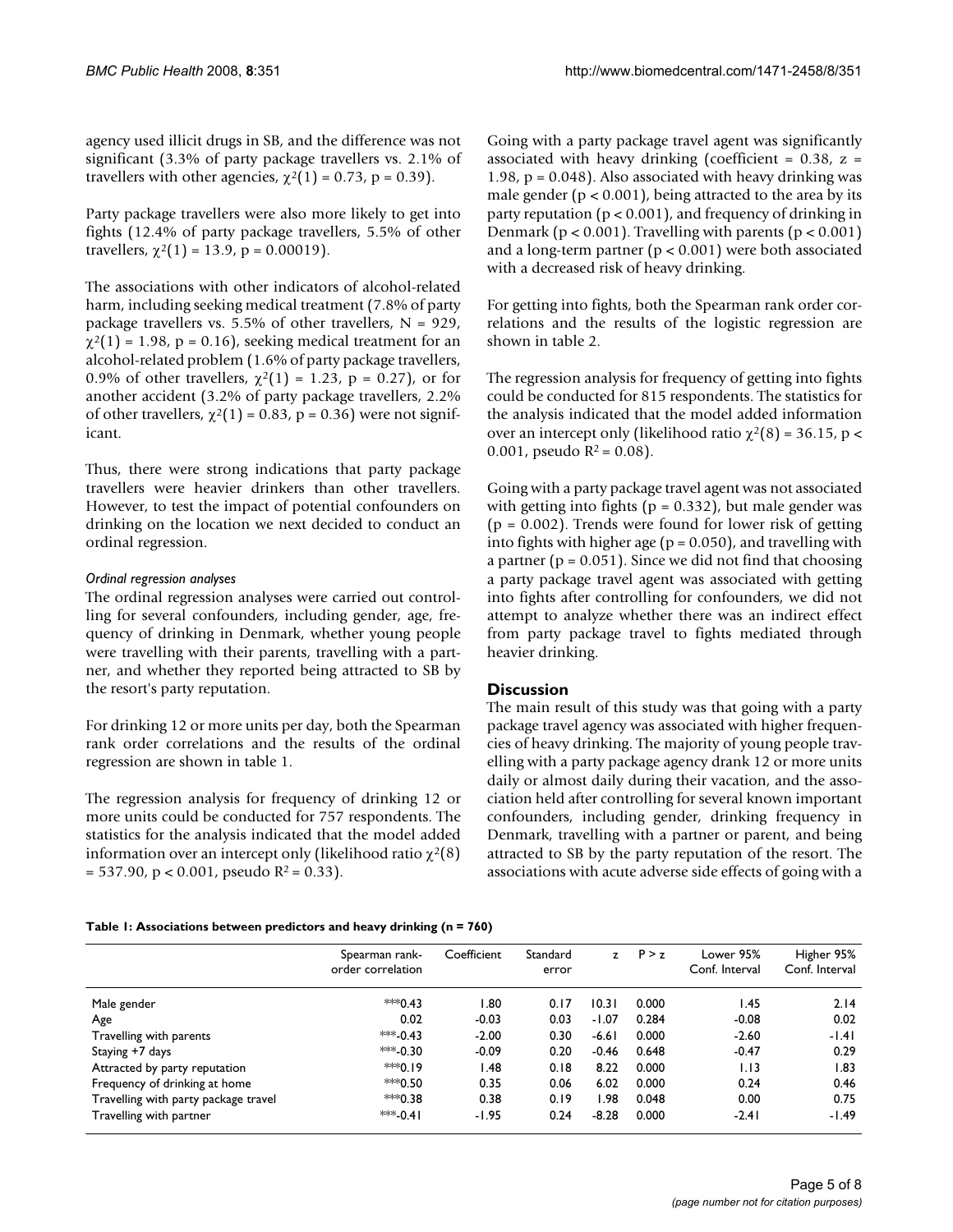|                                      | Spearman rank-<br>order correlation | Coef.   | SE   | z       | Probability | Lower 95%<br>Conf. Interval | Higher 95%<br>Conf. Interval |
|--------------------------------------|-------------------------------------|---------|------|---------|-------------|-----------------------------|------------------------------|
| Age                                  | $-0.05$                             | $-0.12$ | 0.06 | $-1.96$ | 0.050       | $-0.23$                     | 0.00                         |
| Male gender                          | ***0.15                             | 0.93    | 0.30 | 3.08    | 0.002       | 0.34                        | l.52                         |
| Travelling with parents              | $-0.04$                             | $-0.22$ | 0.54 | $-0.41$ | 0.678       | $-1.28$                     | 0.84                         |
| Staying +7 days                      | $-0.05$                             | $-0.30$ | 0.38 | $-0.79$ | 0.430       | $-1.06$                     | 0.45                         |
| Attracted by party reputation        | $*$ 0.10                            | 0.20    | 0.29 | 0.67    | 0.500       | $-0.37$                     | 0.76                         |
| Frequency of drinking at home        | 0.09                                | 0.05    | 0.09 | 0.57    | 0.569       | $-0.12$                     | 0.22                         |
| Travelling with party package travel | $*$ 0.12                            | 0.30    | 0.31 | 0.97    | 0.332       | $-0.31$                     | 0.91                         |
| Travelling with partner              | $-0.13$                             | $-1.23$ | 0.63 | $-1.95$ | 0.051       | $-2.45$                     | 0.00                         |

**Table 2: Associations between predictors and getting into a fight: spearman rank order correlations and logistic regression (N = 819)**

party package travel on the other hand were modest, and did not hold after controlling for potential confounders.

Those travelling with party package travels differed from those travelling with other types of agencies in terms of their behaviour at home, and it seems very likely that the marketing of party package travels attracts tourists who are looking for a vacation with opportunities for drinking and going out in the nightlife. Thus, whether party package travels causally influence drinking is not established. Our data suggest that they may causally contribute, but that the influence may be small.

## **Strengths and limitations**

The strengths of this study include an adequate sample size, a high acceptance rate, and the use of on-site ethnographic fieldwork to aid the interpretations of the survey data.

A limitation of this study was the use of cross-sectional data to measure events retrospectively. For instance, respondents' self-reports of their drinking behaviour and their motives for going on the vacation may have been influenced by their experiences during the vacation. Also, their recollection of the actual drinking behaviour may have been biased in a number of ways. Respondents who have consumed more than 12 drinks in a night may have suffered a blackout and failed to remember events, such as being in a fight or having been taken to a doctor.

Also, the amount of data that was collected about each respondent was limited. It was our belief that it would be difficult to engage people who were about to board a plane after a vacation in completing a long questionnaire over several pages.

We did not find any differences between party package travellers and other travellers in terms of adverse outcomes associated with heavy drinking. While we have previously shown that heavy drinking was associated with getting into fights and seeking medical help for an alcohol-related problem, the sensitivity of these items as indicators of heavy drinking is unknown, and potentially low.

Another limitation is that we cannot rule out that preexisting differences other than those controlled for in the regression analyses were responsible for the differences found in drinking, rather than the party program and behaviour of guides. This limitation will apply to any non-experimental design.

Also, we cannot disentangle the effects of different aspects of the "party package program", for instance pub-crawls, parties, drinking games, foam parties, and the specific weight of the guides' behaviour, and the net effect of being at a party where most of the other guests also are drinking heavily.

## **Opportunities for harm reduction?**

In terms of preventing drug and alcohol-related harm some interesting questions arise in connection with the role of party package travel agents and their guides. Clearly, the amount of alcohol consumed is higher among the party package travellers. This may be a result of the binge-oriented parties organized by party package agencies. Or it may be because the party package agencies attract youth with a penchant for heavy drinking. Our data give no compelling evidence of higher short-term harm associated with drinking among party package travellers. We have observed on the scene that the guides have high esteem among the young people. They have non-drinking guides with first-help equipment available, and they crack down on illicit drug use. The guides have an ambiguous role: they actively encourage heavy drinking and they try to prevent harm among the tourists.

But does the guides' behaviour function as effective harm reduction to an extent that offsets the negative consequences of the increased alcohol consumption of those travelling with party package travel agents? Do they contribute to the overall very low prevalence of illicit drug use? And is there a potential way of intervening in the con-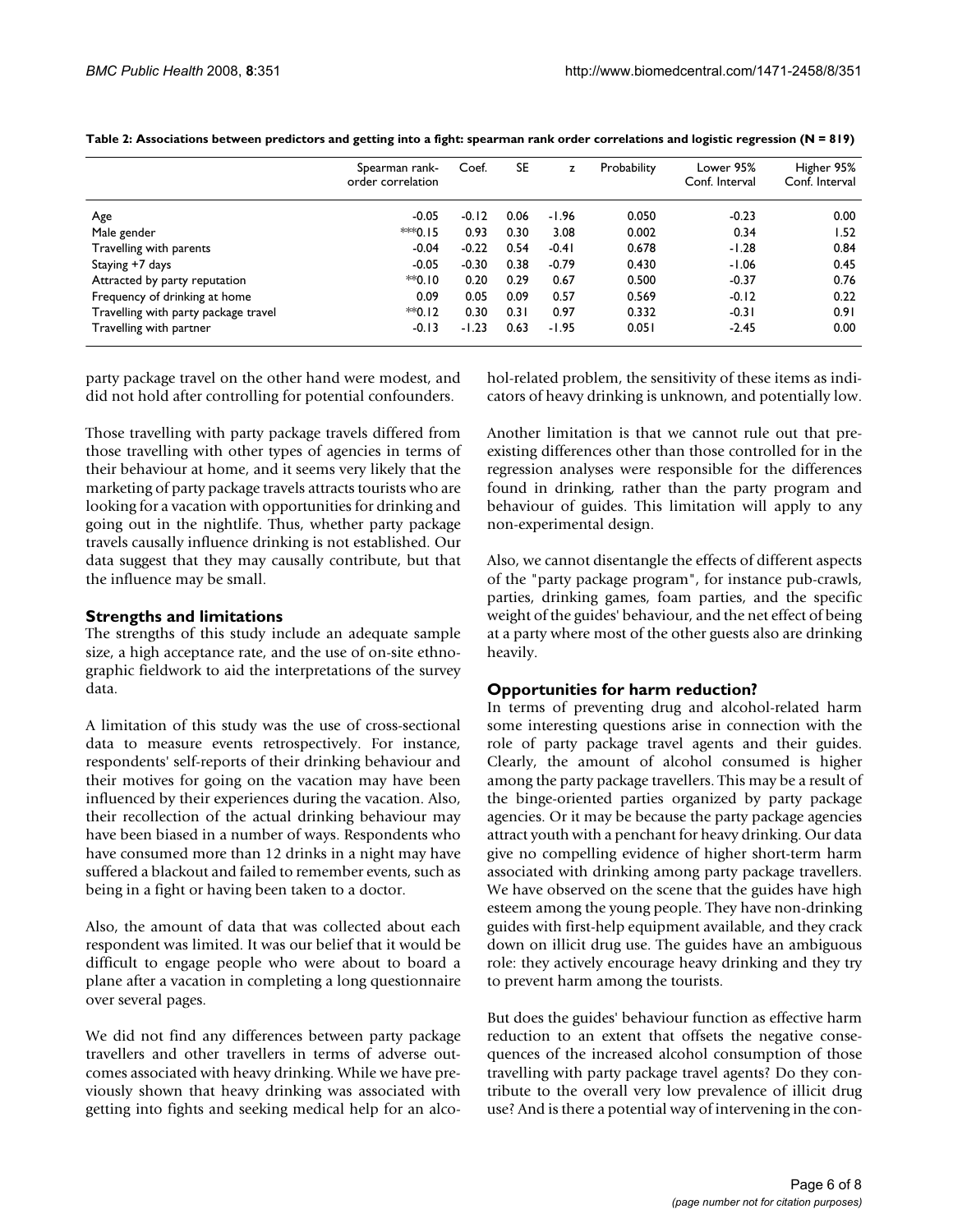text of the SB party scene, to make better use of the "on the spot party guides" as harm reducing agents?

The party scene in SB differs from Denmark in specific ways. It is much more unsafe to walk around alone or in small groups while intoxicated; assaults, robberies and rapes against tourists are reported in high numbers. Certain areas are particularly dangerous to access after dark, such as the beach. When intoxicated young people take taxies at night, drivers often demand extreme prices upon arrival at the destination, harass customers and try to sell illegal drugs. The doormen and security staff can be violent and erratic in their behaviour; the police are not an authority to be trusted. All these factors mean that the things young people do at home to take care of themselves when intoxicated, like taking a taxi rather than walking home or contacting the police when in trouble, are behaviours that could be dangerous in SB [15]. Guides do inform young people of necessary security measures, and simply by being in large groups can protect tourists from many threats.

On the other hand, most of Danish guides are young and also participate in the party scene and for consecutive weeks. Even when the guides are not intoxicated while on duty they are marked by a prolonged period of sleep deprivation and substantial alcohol consumption. In that respect, they may not be the ideal harm reduction advocates. The guides warn tourists against drug use, but they also have a clear tendency to downplay the many dangers of heavy drinking.

Another strategy to prevent harm would be to prohibit the sale of party package travels to young people under the legal drinking age. In Denmark the legal age for drinking in bars and restaurants is 18 years, and it would seem consistent to prohibit selling pub-crawls with alcohol to young people aged less than 18 years for instance. As always, potential harm reduction should be weighted against the potential benefits of having guides available for the young people who do drink while on vacation. In general, guides could do more to warn against the negative effects of heavy drinking and give advice about how to limit some of these negative effects – for instance by emphasising that it is vital to eat food and drink sufficient amounts of water. Guides should also avoid encouraging heavy drinking and instead shift their focus to other party activities such as dancing and non-alcoholic party games and competitions.

Obviously, travel agencies are not interested in over-stating the dangers at travel destinations or in appearing to be preaching from a "moral high ground", but with the right dialogue between authorities and agencies, agencies could be motivated to make a stronger effort. This dialogue should also involve the local Bulgarian authorities, who could do a much better job in reducing the alarming crime rates in the Bulgarian nightlife resorts.

## **Conclusion**

Young people going with party package travel agencies drink more than visitors travelling with other travel package agencies, but the difference is small when controlling for other confounders. The behaviours of guides constitute a mixture of risk-inducing encouragement of drinking and harm reduction promotion. The situation at holiday resorts calls for harm reduction measures.

## **Competing interests**

The authors declare that they have no competing interests.

## **Authors' contributions**

ST and MH planned the quantitative study and adopted the questionnaire from Mark Bellis' and Karen Hughes' original questionnaire. ST planned the ethnographic study. ST, AS, and TR collected the questionnaires and carried out the ethnographic observations. MH drafted the manuscript and carried out the statistical analyses. ST drafted the sections about the ethnographic data, and all authors read and discussed the article and approved the final manuscript.

## **Acknowledgements**

The questionnaire used for the study was kindly provided by Karen Hughes.

#### **References**

- 1. Hughes K, Bellis M, McVeigh J, Thomson R: **[A potent cocktail.](http://www.ncbi.nlm.nih.gov/entrez/query.fcgi?cmd=Retrieve&db=PubMed&dopt=Abstract&list_uids=15357545)** *Nurs Stand* 2004, **18(47):**14-6.
- 2. Bellis MA, Hughes K, McVeigh J, Thomson R, Luke C: **[Effects of](http://www.ncbi.nlm.nih.gov/entrez/query.fcgi?cmd=Retrieve&db=PubMed&dopt=Abstract&list_uids=15835440) [nightlife activity on health.](http://www.ncbi.nlm.nih.gov/entrez/query.fcgi?cmd=Retrieve&db=PubMed&dopt=Abstract&list_uids=15835440)** *Nursing Standard* 2005, **19(30):**63-71.
- 3. Dunn MS, Bartee RT, Perko MA: **[Self-reported alcohol use and](http://www.ncbi.nlm.nih.gov/entrez/query.fcgi?cmd=Retrieve&db=PubMed&dopt=Abstract&list_uids=12674302) [sexual behaviors of adolescents.](http://www.ncbi.nlm.nih.gov/entrez/query.fcgi?cmd=Retrieve&db=PubMed&dopt=Abstract&list_uids=12674302)** *Psychological Reports* 2003, **92(1):**339-48.
- 4. Josiam BM, Hobson JSP, Dietrich UC, Smeaton GL: **An analysis of the sexual, alcohol and drug related behavioural patterns of** students on spring break. **19(6):**501-513.
- 5. Grant BF, Stinson FS, Harford TC: **[Age at onset of alcohol use](http://www.ncbi.nlm.nih.gov/entrez/query.fcgi?cmd=Retrieve&db=PubMed&dopt=Abstract&list_uids=11775078) [and DSM-IV alcohol abuse and dependence: A 12-year fol](http://www.ncbi.nlm.nih.gov/entrez/query.fcgi?cmd=Retrieve&db=PubMed&dopt=Abstract&list_uids=11775078)[low-up.](http://www.ncbi.nlm.nih.gov/entrez/query.fcgi?cmd=Retrieve&db=PubMed&dopt=Abstract&list_uids=11775078)** *Journal of Substance Abuse* 2001, **13:**493-504.
- 6. Järvinen M, Demant J: **Constructing Maturity through Alcohol Practice.** *Addiction Research and Theory* 2006, **15(6):**589-602.
- 7. Bellis MA, Hughes K, Lowey H: **[Healthy nightclubs and recrea](http://www.ncbi.nlm.nih.gov/entrez/query.fcgi?cmd=Retrieve&db=PubMed&dopt=Abstract&list_uids=12369470)[tional substance use. From a harm minimisation to a healthy](http://www.ncbi.nlm.nih.gov/entrez/query.fcgi?cmd=Retrieve&db=PubMed&dopt=Abstract&list_uids=12369470) [settings approach.](http://www.ncbi.nlm.nih.gov/entrez/query.fcgi?cmd=Retrieve&db=PubMed&dopt=Abstract&list_uids=12369470)** *Addict Behav* 2002, **27(6):**1025-35.
- 8. Smeaton GL, Josiam BM, Dietrich UC: **[College students' binge](http://www.ncbi.nlm.nih.gov/entrez/query.fcgi?cmd=Retrieve&db=PubMed&dopt=Abstract&list_uids=9609971) [drinking at a beach-front destination during spring break.](http://www.ncbi.nlm.nih.gov/entrez/query.fcgi?cmd=Retrieve&db=PubMed&dopt=Abstract&list_uids=9609971)** *J Am Coll Health* 1998, **46(6):**247-54.
- 9. Segev L, Paz A, Potasman I: **[Drug abuse in travelers to southeast](http://www.ncbi.nlm.nih.gov/entrez/query.fcgi?cmd=Retrieve&db=PubMed&dopt=Abstract&list_uids=16086895) [Asia: an on-site study.](http://www.ncbi.nlm.nih.gov/entrez/query.fcgi?cmd=Retrieve&db=PubMed&dopt=Abstract&list_uids=16086895)** *Journal of Travel Medicine* 2005, **12(4):**205-9.
- 10. Bellis MA, Hughes K, Bennett A, Thomson R: **[The role of an inter](http://www.ncbi.nlm.nih.gov/entrez/query.fcgi?cmd=Retrieve&db=PubMed&dopt=Abstract&list_uids=14651503)[national nightlife resort in the proliferation of recreational](http://www.ncbi.nlm.nih.gov/entrez/query.fcgi?cmd=Retrieve&db=PubMed&dopt=Abstract&list_uids=14651503) [drugs.](http://www.ncbi.nlm.nih.gov/entrez/query.fcgi?cmd=Retrieve&db=PubMed&dopt=Abstract&list_uids=14651503)** *Addiction* 2003, **98(12):**1713-21.
- 11. Bellis MA, Hughes KE, Dillon P, Copeland J, Gates P: **[Effects of back](http://www.ncbi.nlm.nih.gov/entrez/query.fcgi?cmd=Retrieve&db=PubMed&dopt=Abstract&list_uids=17199891)[packing holidays in Australia on alcohol, tobacco and drug](http://www.ncbi.nlm.nih.gov/entrez/query.fcgi?cmd=Retrieve&db=PubMed&dopt=Abstract&list_uids=17199891) [use of UK residents.](http://www.ncbi.nlm.nih.gov/entrez/query.fcgi?cmd=Retrieve&db=PubMed&dopt=Abstract&list_uids=17199891)** *BMC Public Health* 2007, **7:**1.
- 12. Tutenges S, Hesse M: **[Patterns of binge drinking at an interna](http://www.ncbi.nlm.nih.gov/entrez/query.fcgi?cmd=Retrieve&db=PubMed&dopt=Abstract&list_uids=18503081)[tional nightlife resort.](http://www.ncbi.nlm.nih.gov/entrez/query.fcgi?cmd=Retrieve&db=PubMed&dopt=Abstract&list_uids=18503081)** *Alcohol Alcohol* 2008, **43(5):**595-599.
- 13. Goodyear MD, Krleza-Jeric K, Lemmens T: **[The Declaration of](http://www.ncbi.nlm.nih.gov/entrez/query.fcgi?cmd=Retrieve&db=PubMed&dopt=Abstract&list_uids=17901471) [Helsinki.](http://www.ncbi.nlm.nih.gov/entrez/query.fcgi?cmd=Retrieve&db=PubMed&dopt=Abstract&list_uids=17901471)** *British Medical Journal* 2007, **335(7621):**624-5.